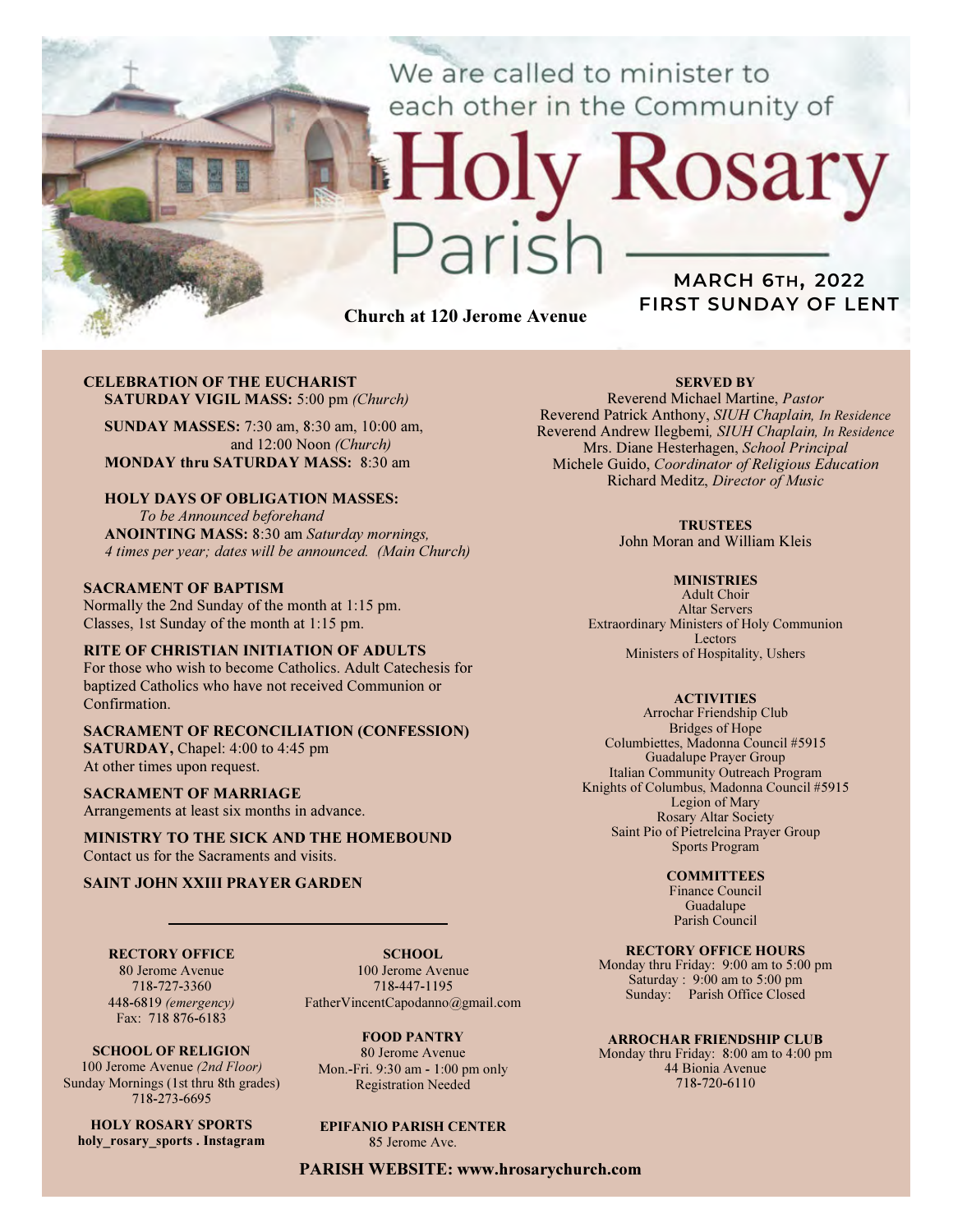

SUNDAY, March 6, 2022 1:15 pm - Baptism Class - Church CCD Classes today. Children attend the 8:30 am Mass followed by their class. Any question regarding the CCD Program, please leave a message for Ms Guido at 718-273-6695

MONDAY, March 7, 2022 7:00 pm - Legion of Mary, Parish Center, Rooms 2 & 3 7:00 pm - NAMI - Parish Center, Room 4

TUESDAY, March 8, 2022 7:00 pm - Spanish Prayer Group, Church

WEDNESDAY, March 9, 2022 7:00 pm - South Beach Civic, Parish Center, Rooms 2 & 3 7:00 pm - Knights of Columbus, Parish Center, Room 4

THURSDAY, MARCH 10, 2022 7:30 pm - Knights of Columbus, Parish Center, Rooms 2 & 3

FRIDAY, March 11, 2022 7:30 pm - Stations of the Cross & Benediction, Church

SATURDAY, March 12, 2022 Daylight Saving Time Begins, Set Clocks Ahead One Hour Before Going to Bed Tonight 4:00 - 4:45 pm - Confessions, Daily Mass Chapel

SUNDAY, March 13, 2022 Daylight Saving Time Has Begun CCD Classes today. Children attend the 8:30 am Mass followed by their class. Any question regarding the CCD Program, please leave a message for Ms Guido at 718-273-6695





STATIONS OF THE CROSS

Stations of the Cross and Benediction of the Blessed Sacrament will be held on Friday evenings in Lent at 7:30 pm. Families with Children are welcome. All are encouraged to attend.



The Cardinal's Appeal is underway now in our Parish. Our goal is \$55,000. To date \$6,985 has been pledged from 28 gifts. This is 13% of our goal.

## MEMORIAL MASSES

 Due to the shortage of priests at Holy Rosary, we are unable to accept separate, private memorial masses on the anniversary of death any longer.

 Please reserve a Mass, shared or otherwise, for your deceased loved one upon the opening of the Mass Book each year.



## EASTER FLOWERS

Parishioners on our envelope System will find an Easter Flower Donations Envelope in the packet of March envelopes mailed home to you. Additional envelopes are

available in the Narthex. Your generosity will help beautify our Altar during the Easter season.

## LENTEN GUIDELINES

During the Season of Lent, our Church recommends that all the Faithful reflect a spirit of penance in their daily life through performing acts of fast and abstinence.

**FASTING** requires that only one full meal be taken per day. Two other smaller meals may be taken during the day to maintain physical strength, but these two meals together should not equal a full meal in quantity. Fasting obliges all those who have reached the age of 18 and continues to oblige until age 59. Those not specifically obliged to fast are encouraged to join in the discipline of fasting to the extent that they are able.

**ABSTINENCE** prohibits individuals from eating meat. Abstinence obliges all those who have reached the age of 14 and above. Children and adolescents should be encouraged to join in this discipline to the extent that they are able. ASH WEDNESDAY AND GOOD FRIDAY

> Are days of fast and abstinence. FRIDAYS in Lent are days of abstinence. Please cut out and save for future reference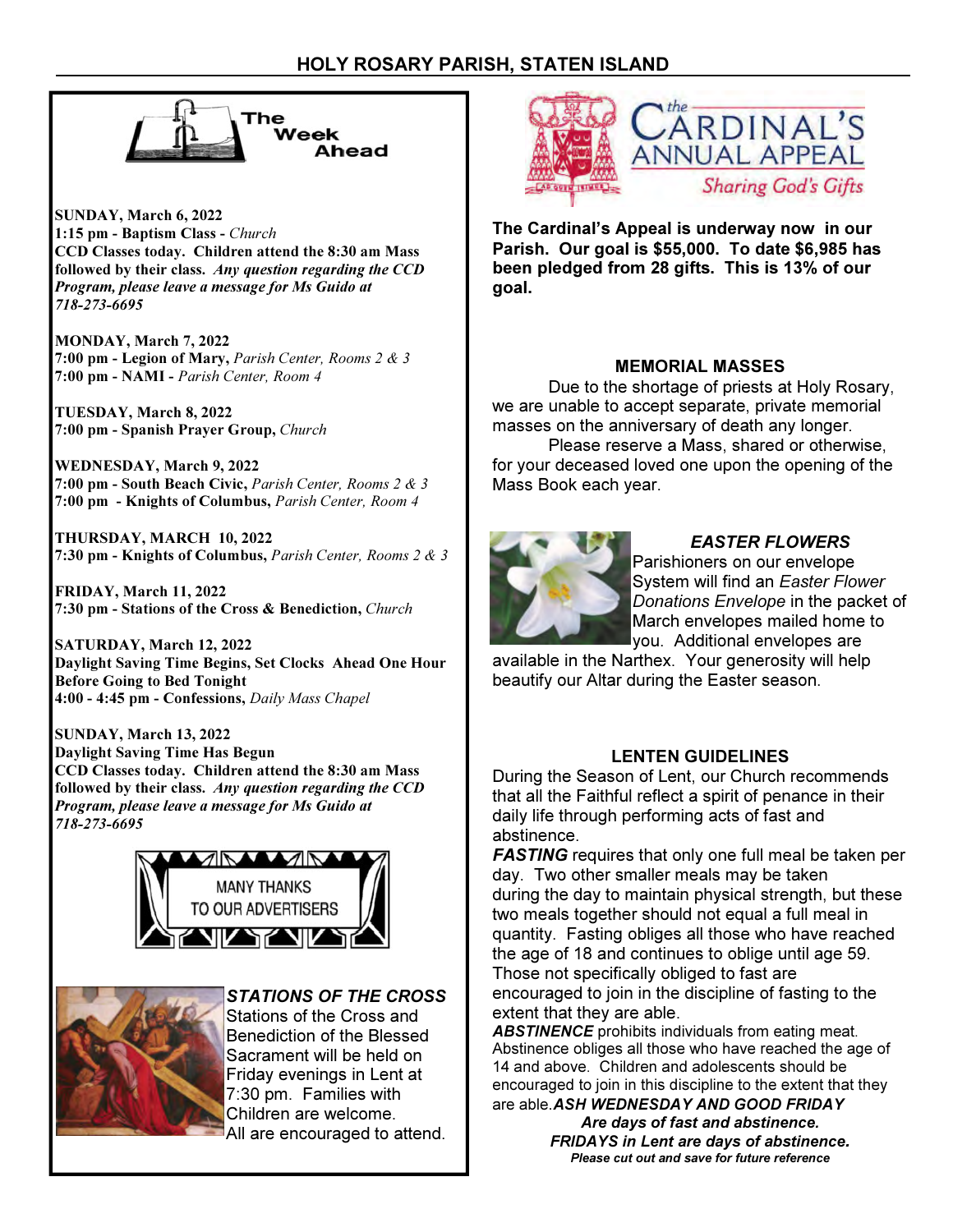# SPONSOR CERTIFICATES

Sponsor Certificates are often required before one can serve as a Godparent for the Sacrament of Baptism or

as a Sponsor for the Sacrament Confirmation. In order to receive a Sponsor Certificate from Holy Rosary, one needs to be a Registered Parishioner of the Parish, have received the Sacraments of Baptism, Confirmation and Eucharist, must be over 14 years of age and if married, must be in a valid Church marriage (have been married in the presence of a priest/deacon and two witnesses).

Sponsor Certificates may be obtained only AFTER any of the Sunday Masses.

The PERSON REQUIRING THE CERTIFICATE MUST see the Priest AFTER ATTENDING THE MASS and request one.

## DON'T FORGET TO GET YOUR SUPER 50/50 RAFFLE FOR THE MONTH OF MARCH! The Winner will be Drawn the Last Day of the Month & the winning amount will be printed in the Bulletin A Reminder that the Donation is \$5.00

 You will find a yellow envelope for this Raffle in the packet mailed home to you. If you want to enter more than once, additional envelopes are available in the Hospitality Room. Drop the envelope in the Collection Basket or Bring to the Rectory. You may fill out as many envelopes as you like. Send in your envelopes now for March and let's start to build up the jackpot! The winning amount for February was \$180.



# WEDDING BANNS

II Giacomo Montuori & Nicole Lo Monaco



BAPTISM Baptisms will be celebrated on the SECOND SUNDAY of the month at 1:15 pm. Baptismal Classes will be held on the FIRST **SUNDAY** of the month at

The required Baptismal Class for the parents/Godparents may be taken at another local parish with the permission of the pastor of that parish. A letter attesting that the class has been attended must be brought back to Holy Rosary along with any required sponsor certificates for the Godparents.

1:15 pm.

 Private Baptisms cannot be accommodated due to the shortage of priests in the Parish. An exception will be made if the family brings their own priest or deacon to perform the ceremony.

 Please call the Rectory to make arrangements for the Baptism and to fill out the necessary paperwork.

# HOLY ROSARY SPORTS

Holy Rosary Sports has a new Instagram account where you can reach us for Registration and other information. Please check us out below! holy rosary sports

# AND IN ALL THINGS GIVE THANKS

| February 27, 2022 Adult Collection                   | \$6,420.00   |
|------------------------------------------------------|--------------|
| February 27, 2022 Children's Collection              | \$240.00     |
| February 28, 2021 Adult Collection                   | \$7,223.00   |
| February 28, 2021 Children's Collection              | \$39.00      |
| This Week's On Line Giving by 20 users               | 653.00<br>S. |
| Our Weekly Parish Operating Expenses are \$18,298.00 |              |